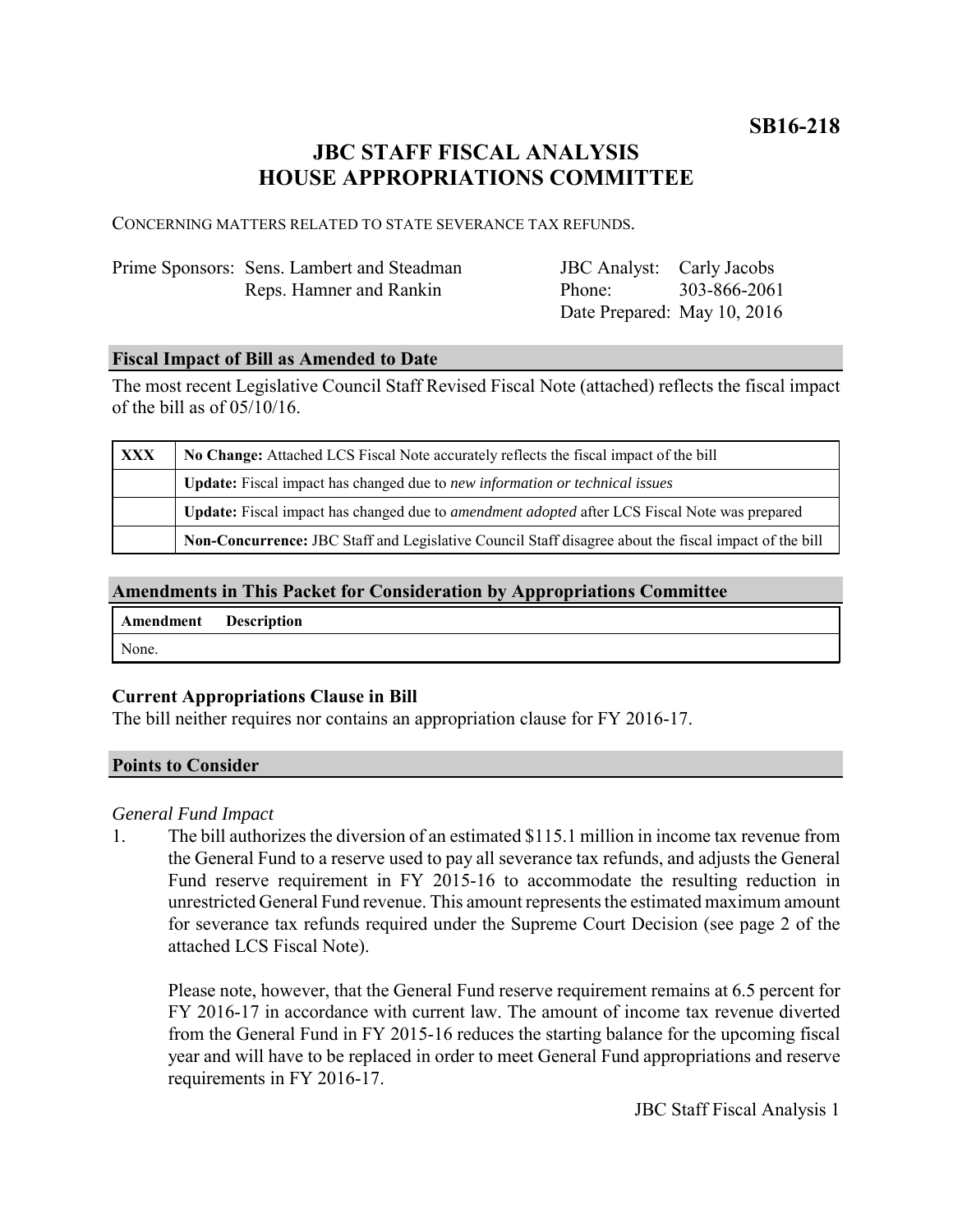# **SB16-218 JBC Staff Analysis**

# *Future Fiscal Impact*

- 2. As noted on page 2 of the attached LCS Fiscal Note, it is assumed that all refunds related to additional tax deductions will be accrued to FY 2015-16. However, this is contingent upon the timing of the submission of amended tax returns, and the processing and issuance of refunds by the Department of Revenue. If amended tax returns are submitted and processed after the FY 2015-16 comprehensive annual financial report is finalized, refunds for prioryear deductions will need to be issued in FY 2016-17 as well. Under a provision included in the bill, any refunds made in FY 2016-17 will also come from income tax revenue diverted from the General Fund.
- 3. The scope of this bill is limited to addressing the need to refund severance tax deductions that should have been allowed in prior years. However, under current law as interpreted by the Colorado Supreme Court, oil and gas producers can now claim larger deductions on future tax returns as well. The LCS Fiscal Note estimates that the deductions allowed under the decision will reduce severance tax revenue by 12.5 percent per year going forward (LCS Fiscal Note page 3). The bill does not include any provisions to address the future impact of the additional deductions now allowed under current law.

# *Related Budget Information*

- 4. To address potential refunds related to the Supreme Court decision in FY 2016-17, the bill includes a provision to divert income tax revenue from the General Fund if the amount of required severance tax refunds exceeds 15 percent of gross monthly severance tax revenue collections. The bill does not distinguish between: (a) refunds for amended tax returns to capture deductions from prior years; or (b) typical refunds made by the Department of Revenue to align estimated severance tax payments with actual tax liability for accounting purposes. As a result, the General Fund may end up covering some "typical" refunds in FY 2016-17 that are not associated with the case if they exceed 15 percent of collections. However, Legislative Council Staff and the Department of Revenue determined that a 15 percent threshold was a reasonable approximation of typical refunds issued per month (LCS Fiscal Note page 3), which will help limit the impact to the General Fund in FY 2016-17 to case-related refunds.
- 5. The bill restricts a total of \$77.4 million in severance tax cash funds administered by the Department of Natural Resources and the Department of Local Affairs, including the Severance Tax Perpetual Base Fund, the Severance Tax Operational Fund, and the Local Government Severance Tax Fund (LCS Fiscal Note page 3).
	- Severance Tax Perpetual Base Fund and the Local Government Severance Tax Fund The severance tax revenue in these funds supports a variety of loans and grants, as well as direct distribution payments to counties. The restrictions on money in these funds included in the bill–\$19.1 million in the Perpetual Base Fund and \$48.3 million in the Local Government Severance Tax Fund–will reduce the revenue available for